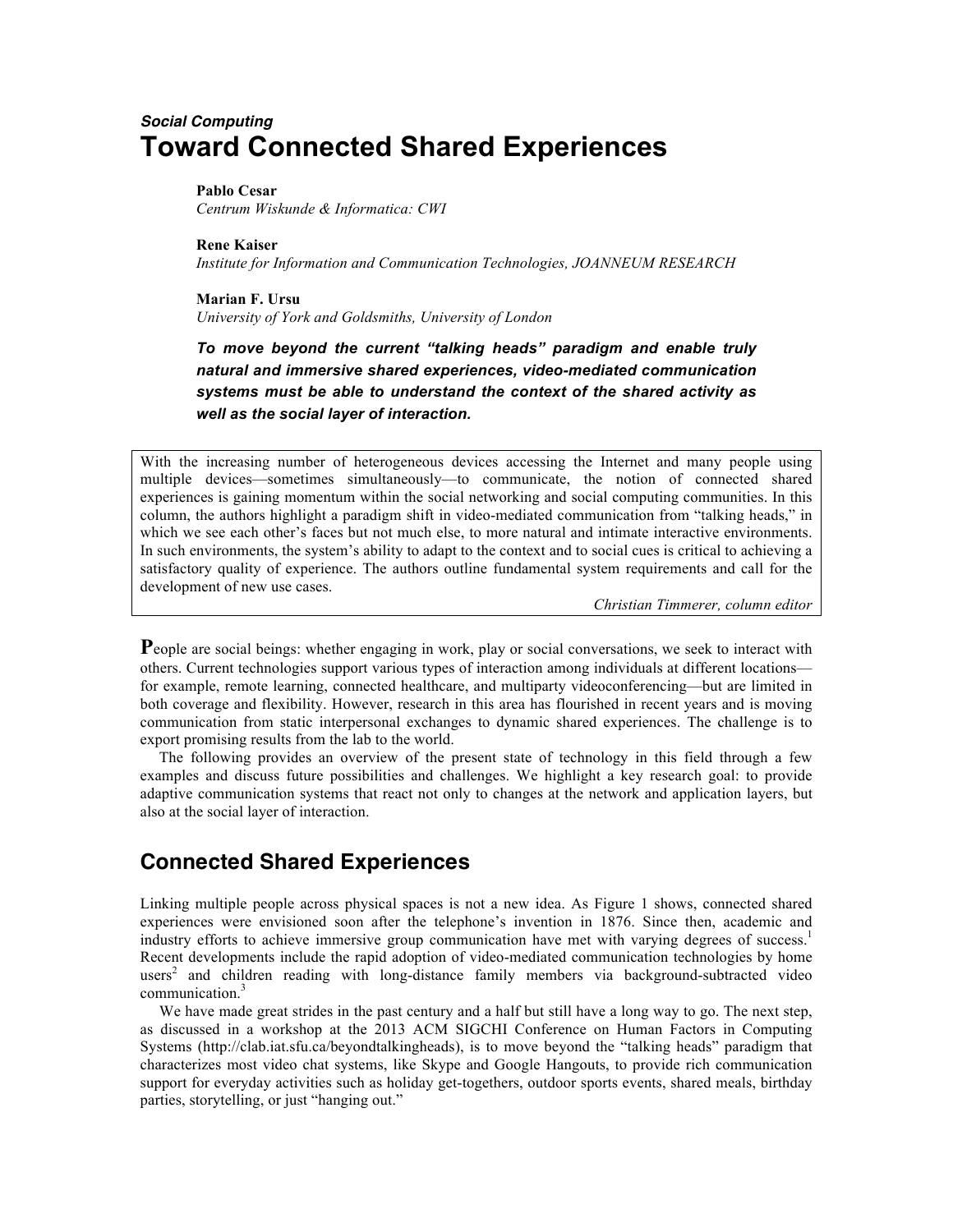Figure 1. Early conceptions of connected shared experiences combined recently invented telephony with motion-picture-like projections. (a) George du Maurier's "Telephonoscope" (1878). (b) Postcard depicting "Correspondence Cinema" (1910).

Videoconferencing is no longer confined to users gathered in traditional meeting rooms, but it is quickly moving to the living room. The combination of powerful computing devices, widespread broadband availability, and optimized video streaming protocols is enabling mass adoption of video for communication purposes. Camera-equipped laptops and free services such as Google Hangouts let people connect with one another in more natural and immersive ways than were possible only a few years ago.

Figure 2. Examples of connected shared experiences. (a) Screenshot from a prototype distributed board game system enabling remote play between users at different locations. (b) Linked performances in two dance studios at Falmouth University, UK (www.youtube.com/user/Vconect).

Three examples highlight recent advances in providing connected shared experiences.

- *Gaming*. Technology can help nurture bonding among physically separate family members by enabling them to play games as if they were together at the same location, as Figure 2a shows.<sup>4</sup> Developing such distributed games requires intelligent management of limited home computing power and network resources.
- Performing arts. 3D tele-immersion,<sup>5</sup> which involves transmitting 3D reconstructions of participants in different places in real time, enables live co-performance. This will encourage new forms of expression in dance, music, theatre, and other arts. Low latency is a key requirement to ensure seamless interaction.
- *Television broadcasting*. Social TV connects people watching the same program or event via different modalities.<sup>6</sup> For example, those watching a soccer game can share the experience with other home viewers as well as attendees.<sup>7</sup> Conveying emotions between fans at different locations in real time is essential.

These examples suggest some fundamental requirements for truly connected shared experiences: natural and seamless interaction, high realism and immersion, and adaptability to users' needs and available resources.

# **Research Challenges**

These requirements present researchers with numerous challenges.

- *Context awareness*. Current communication systems are unaware of the activity, the communication context (work, family interaction, gaming, learning, etc.), and the strength of interpersonal ties. Thus, they're unable to adequately adapt to different situations and environments and so improve users' quality of experience (QoE).
- *Cue processing*. Although affordable high-definition webcams and sensors, including motioncapture cameras, are available, current communication systems don't take advantage of their capabilities. For example, facial expressions and body language could be captured to infer conversation patterns and interaction quality among participants in real time.
- *Automatic adaptation*. Communication systems aren't able, based on the context and cues alone, to ensure that individual participants always see and hear what is most relevant to them at a given moment. Such expertise, in fact, does not even exist yet. Research is building a body of knowledge that informs how to construct such adaptation policies—what is known as *communication orchestration*. 8
- *QoE evaluation*. Currently, metrics aren't available to adequately measure the QoE of distributed gatherings. Such metrics should consider various factors such as social presence, naturalness, level of immersion, and "togetherness."<sup>4</sup> These evaluations are key to assessing automatic adaptation processes.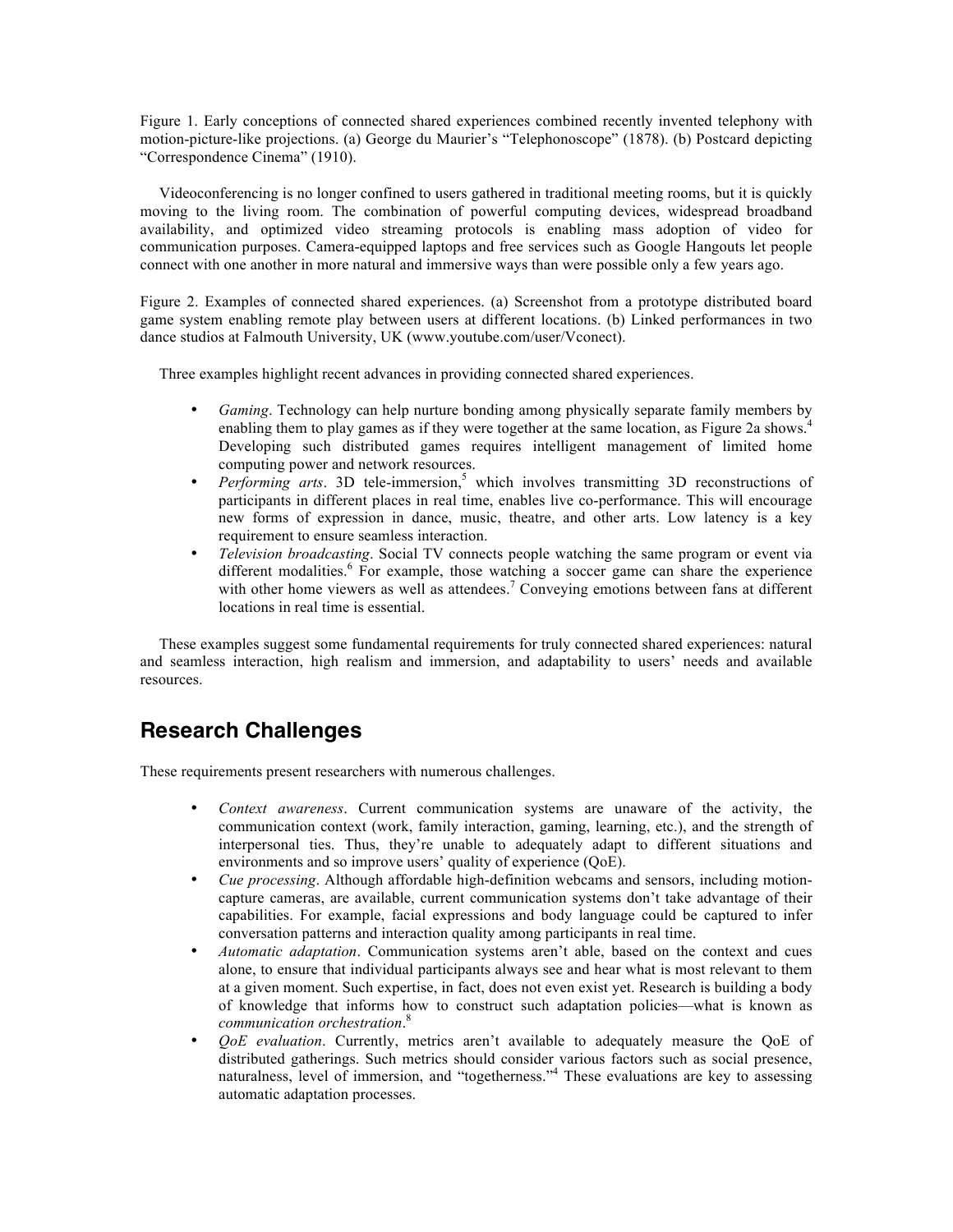Solving these challenges will open new opportunities for the realization of connected shared experiences. Still, the obstacles ahead are significant. Real-time content analysis algorithms that enable communication systems to understand what's going on are very difficult to construct, given the inherent noise. We're still in the infancy of comprehending the effect of each remote activity and the level of intimacy on parameters affecting QoE. Standards and methodologies for assessing QoE are nonexistent. Automatic adaptation mechanisms that consider the network, application, and social layers are rather basic and limited to specific use cases. This article is a call for the research community to focus on these fundamental research questions that will in turn enable new use cases, like distributed performing arts reaching large interactive audiences at home, as in Figure 2b.

**T**echnological advances such as more efficient video-streaming protocols, more powerful sensors, faster processors, and improved networking abilities aren't sufficient to move beyond today's talking heads paradigm and enable connected shared experiences. Video-mediated communication systems must also be able to understand the nature of the shared activity and social cues to make such experiences natural and immersive.

Key challenges to realizing this vision include context awareness, cue processing, QoE monitoring, and reasoning processes that dynamically adapt to environmental changes at the networking layer (such as longer end-to-end delays), application layer (turn changes during board game play), or social layer (the fact that someone *doesn't* talk, for example). To achieve such automatic adaptation, new reasoning approaches and algorithms need to be developed and studied.

### **Acknowledgment**

*This work was supported in part by funding from the European Community's Seventh Framework Programme (FP7/2007-2013), grant agreement no. ICT-2011-287760.*

#### **References**

- 1. P.A. Chou, "Advances in Immersive Communication: (1) Telephone, (2) Television, (3) Teleportation," *ACM Trans. Multimedia Computing, Comm., and Applications*, vol. 9, no. 1, 2013, article no. 41.
- 2. D.S. Kirk, A. Sellen, and X. Cao, "Home Video Communication: Mediating 'Closeness,'" *Proc. 2010 ACM Conf. Computer Supported Cooperative Work* (CSCW 10), 2010, pp. 135–144.
- 3. S. Follmer et al., "People in Books: Using a FlashCam to Become Part of an Interactive Book for Connected Reading," *Proc. ACM 2012 Conf. Computer Supported Cooperative Work* (CSCW 12), 2012, pp. 685–694.
- 4. I. Kegel et al., "Enabling 'Togetherness' in High-Quality Domestic Video," *Proc. 20th ACM Int'l Conf. Multimedia* (MM 12), 2012, pp. 159–168.
- 5. A. Arefin, et al., "Classification and Analysis of 3D Teleimmersive Activities," *IEEE MultiMedia*, vol. 20, no. 1, 2013, pp. 38–48.
- 6. P. Cesar and D. Geerts, "Understanding Social TV: A Survey," *Proc. 2011 Networked & Electronic Media Summit* (NEM Summit 11), 2011; http://homepages.cwi.nl/%7Egarcia/material/nem-summit2011.pdf.
- 7. C. Hesselman et al., "Sharing Enriched Multimedia Experiences across Heterogeneous Network Infrastructures," *IEEE Comm. Mag.*, vol. 48, no. 6, 2010, pp. 54–65.
- 8. M.F. Ursu et al., "Orchestration: TV-Like Mixing Grammars Applied to Video-Communication for Social Groups," *Proc. 21st ACM Int'l Conf. Multimedia* (MM 13), 2013, pp. 333–342.
- *Pablo Cesar leads the Distributed and Interactive System group at Centrum Wiskunde & Informatica (CWI), Amsterdam, the Netherlands. Contact him at p.s.cesar@cwi.nl.*
- *Rene Kaiser is a key researcher at the Institute for Information and Communication Technologies, JOANNEUM RESEARCH, Graz, Austria. See contact information at http://about.me/rene.kaiser.*

*Marian F. Ursu is a professor of interactive media at the University of York and a professor of computing at*